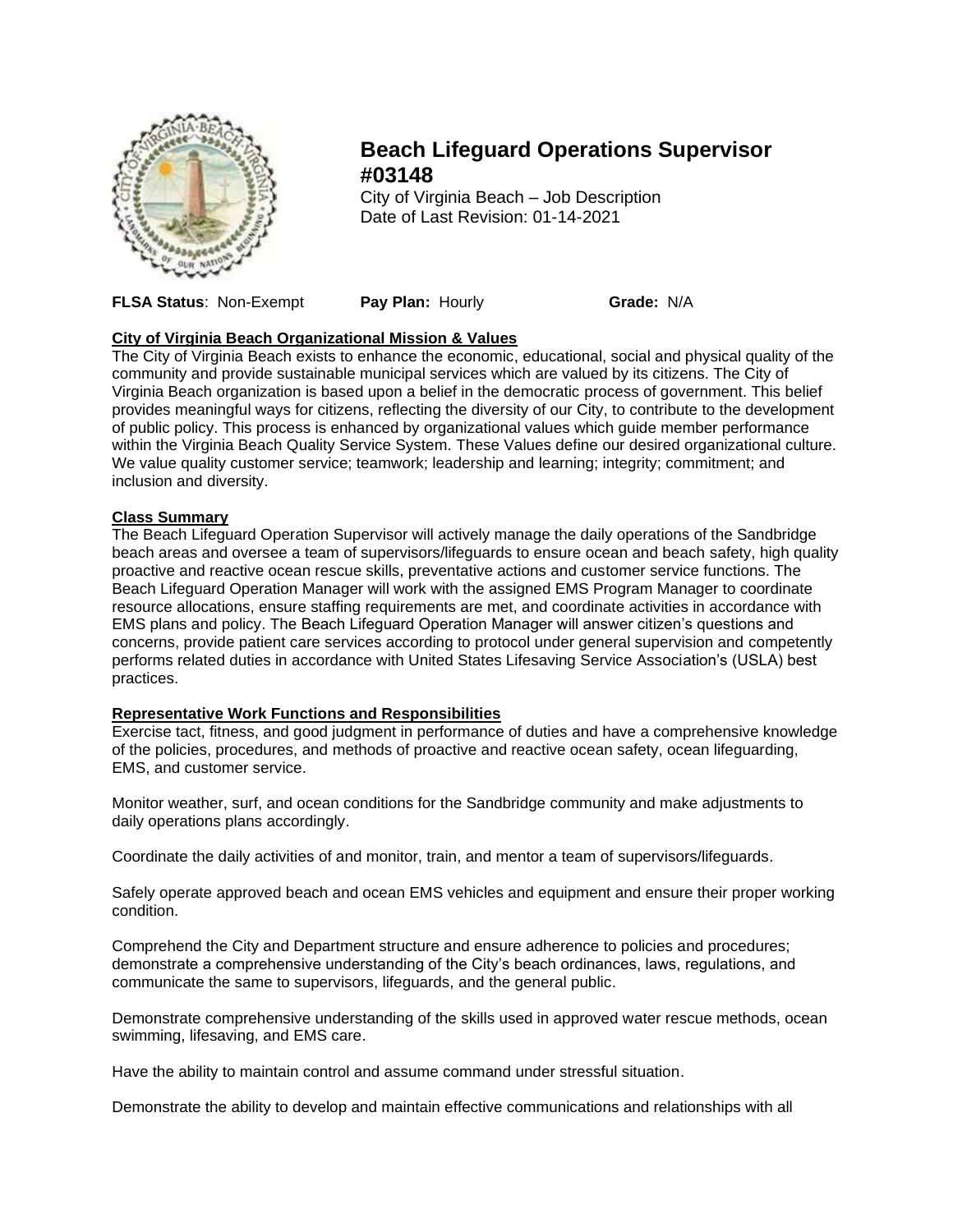departments and agencies involved in the activities of the job.

Be familiar with the Sandbridge community and understanding of the varying levels of competency that beachgoers have with the ocean waters.

Perform the duties necessary to promote the safety and welfare of the general public.

Ability to react quickly and calmly in dangerous and emergency situations.

Utilize independent judgment and discretion as necessary in the performance of routine and non-routine activities.

Be accurate in telecommunications and EMS radio equipment operation.

Perform other job duties requiring skills, knowledge and physical requirements as demanded by those duties described or less. Individual assignments will be determined by the supervisor based on then current workloads and department needs.

### **Performance Standards**

Maintains control of and takes command of beach rescue scenes. Maintains high standards of subordinate's activities through training, exercises, mentoring, and evaluation. Exercises immediate actions to identify, communicate and correct any unsafe condition that occurs in areas of responsibility; reporting and documenting such to the assigned EMS Program Manager. Fosters and maintains high quality communication and interface with all City departments and divisions, co-workers and the general public. Educates supervisors, lifeguards, and the public on City beach ordinances, safe beach and ocean practices. Arrives at work at scheduled locations and times prescribed ready to perform duties and adheres to City and Department policies. Maintains an enthusiastic, self-reliant and self-starting approach to meet job responsibilities and accountabilities. Accepts management plans and effects direction to achieve the goals and objectives of same. Contributes to maintaining high morale among all employees. Tactfully and effectively handles requests, suggestions and complaints in order to establish and maintain good-will. The EMS Beach Lifeguard Operation Manager demonstrates a positive image, competence and regard to the general public and staff.

#### **Minimum Qualifications**

Must have a current and valid driver's license.

Must have a High School diploma, or GED.

Five (5) summers documented experience in ocean lifeguarding.

Three (3) summers documented experience as supervisor in ocean lifeguarding.

1,000 hours of documented ocean lifeguarding experience.

Current CPR certification meeting the standard of BLS Healthcare Provider.

Current Virginia EMT certification.

Completion of an EVOC program.

This description is intended to indicate the kinds of tasks and levels of work difficulty that will be required of positions that will be given this title and shall not be construed as declaring what the specific duties and responsibilities of any particular position shall be. It is not intended to limit or in any way modify the right of any supervisor to assign, direct, and control the work of employees under his or her supervision. The use of a particular expression or illustration describing duties shall not be held to exclude other duties not mentioned that are of similar kind or level of difficulty.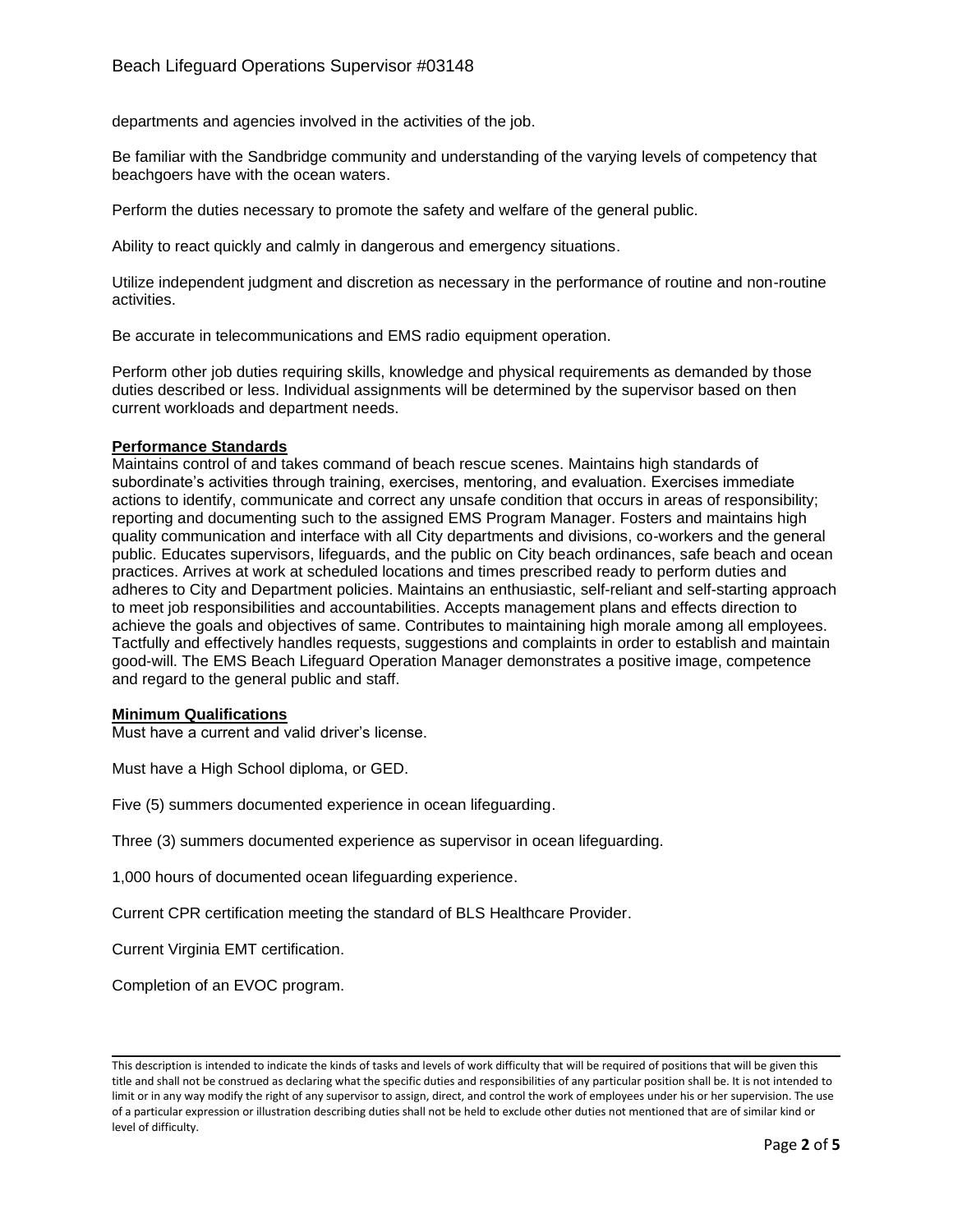Completion of a Virginia approved boating education safety course.

Successful completion of an approved USLA course.

Must successfully pass pre-employment endurance and USLA skills testing.

Demonstrates an ability to swim 500 meters (550 yards), without equipment that enhances buoyancy or propulsion, over a measured course, in ten minutes or less.

Possesses adequate vision, hearing acuity, physical ability and stamina to perform the duties of an open water lifeguard as documented by a medical doctor, or the doctor's designated physician's assistant or ARNP (advanced registered Nurse Practitioner).

### **Preferred Qualifications**

Experience in EMS.

Released to general supervision as an ALS provider in TEMS.

Paramedic certification.

#### **Special Requirements**

All employees may be expected to work hours in excess of their normally scheduled hours in response to short-term department needs and/or City-wide emergencies.

This position may require that incumbents wear and maintain appropriate personal protective equipment such as, but not limited to, steel toed shoes, hard hats, safety glasses, gloves, or other safety attire and equipment in designated areas of risk. Specific requirements will be determined and communicated by the employee's supervisor based on position assigned.

This is a safety sensitive position and is subject to mandatory drug testing. Positive drug test results may result in counseling and/or discipline, up to and including, termination.

Additional specific requirements will be determined and communicated by the employee's supervisor based on position assigned.

#### **Knowledge-Skills-Abilities Required to Perform Satisfactorily**

- A. Knowledge
	- 1. Comprehensive knowledge of beach lifeguard services
	- 2. Comprehensive knowledge of laws, regulations, and ordinances pertaining to beach regulations
	- 3. Comprehensive knowledge of ocean rescue techniques
	- 4. Comprehensive knowledge of local EMS system
	- 5. Comprehensive knowledge of the City's beach and ocean topography and areas
	- 6. Knowledge of techniques used in classroom instruction and delivery of programs
	- 7. Comprehensive knowledge of City and Department policies and procedures
	- 8. Knowledge of effective supervisory and coaching models and techniques
	- 9. Comprehensive knowledge of United States Lifesaving Association Manual and Training Program
- B. Skills

This description is intended to indicate the kinds of tasks and levels of work difficulty that will be required of positions that will be given this title and shall not be construed as declaring what the specific duties and responsibilities of any particular position shall be. It is not intended to limit or in any way modify the right of any supervisor to assign, direct, and control the work of employees under his or her supervision. The use of a particular expression or illustration describing duties shall not be held to exclude other duties not mentioned that are of similar kind or level of difficulty.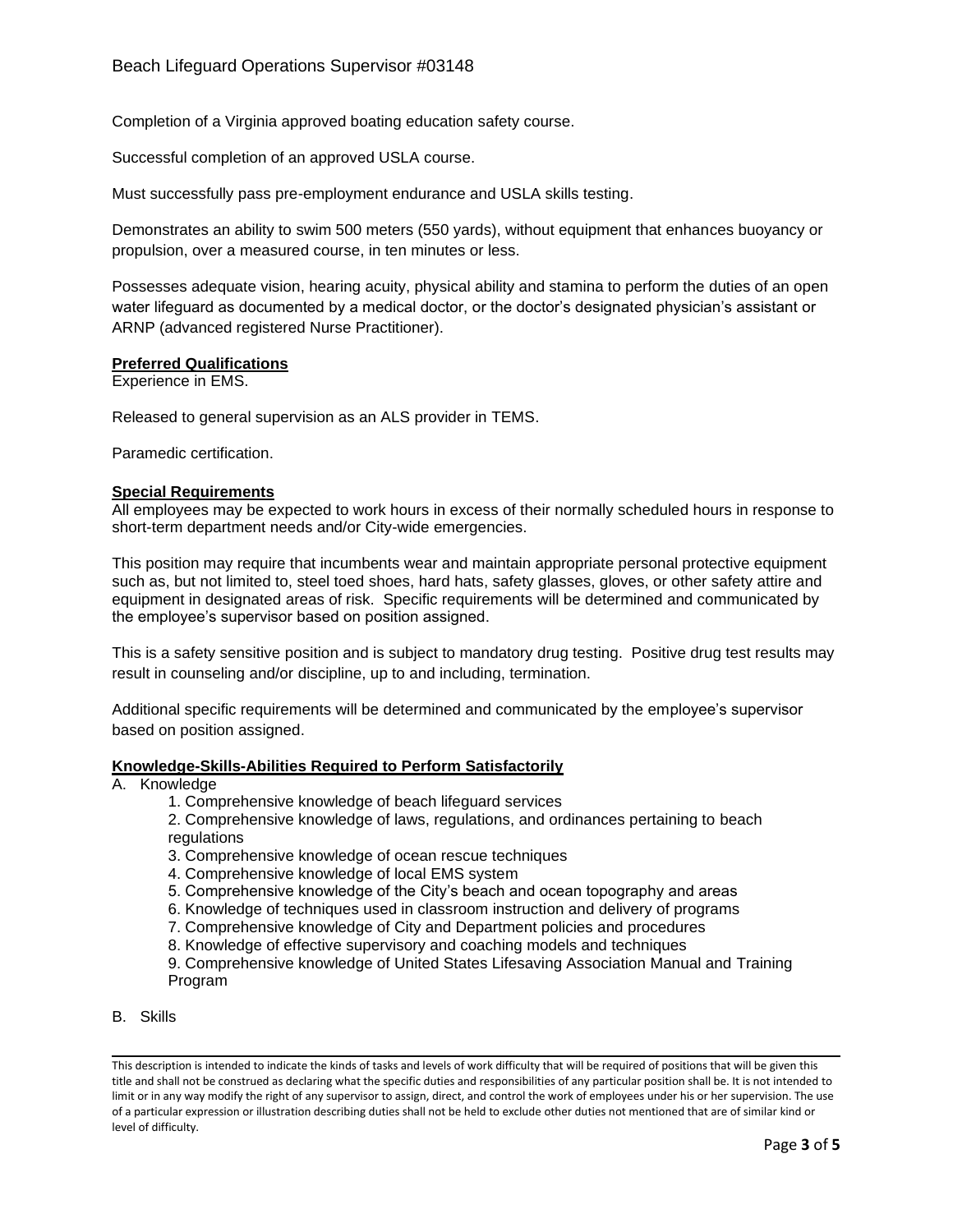- 1. Skilled in performing duties required of a USLA certified lifeguard
- 2. Skilled in the use of tools and adjuncts associated with ocean lifeguard/rescue responses
- 3. Skilled in the accurate check-off and maintenance of assigned equipment
- 4. Skilled in ocean swimming techniques and rescue techniques
- 5. Skilled in the accurate completion of written reports and forms
- 6. Skilled in working well with people in a variety of situations
- 7. Skilled in working with career and volunteer emergency personnel
- 8. Skilled in using independent judgment in making emergency rescue decisions
- 9. Skilled in performing duties of a Virginia certified Emergency Medical Technician
- 10. Skilled in safely operating light duty emergency vehicles, ATVs, PWC and trailers

#### C. Abilities

- 1. Ability to work well with others, including during high stress events
- 2. Ability to establish and maintain cooperative relationships
- 3. Ability to work with and support emergency personnel in the accomplishment of their mission
- 4. Ability to work in stressful situations
- 5. Ability to follow oral and written orders
- 6. Ability to communicate effectively, both orally and in writing
- 7. Ability to design and effect training programs and drills
- 8. Ability to lift 50 or more pounds
- 9. Ability to work in extreme weather environments
- 10. Ability to effectively utilize the lifeguard, rescue, and medical equipment provided
- 11. Ability to perform the duties of a Beach Lifeguard Operations Manager
- 12. Ability to lead, coach, and train staff

#### **Working Conditions**

The below stated working conditions are intended to provide a general overview of the environmental conditions inherent in the job setting, as well as the physical, mental, and sensory requirements necessary to perform the essential functions of positions in the noted job title. A more detailed description will be made available at the position (PCN) level.

*NOTE: Per HR Policy 6.19, Americans with Disabilities, the City follows the requirements of the Americans with Disabilities Act (ADA) in all hiring and employment decisions. The City shall not discriminate on the basis of disability in its hiring and employment practices. The City shall make reasonable accommodations for the known physical or mental limitations of a qualified applicant or employee with a disability upon request unless the accommodation would cause an undue hardship on the operation of the City's business.*

**Physical Requirements:** *Physical refers to the requirement for physical exertion and coordination of limb and body movement.*

The greater part of this position requires field work which requires a moderate amount of running, swimming, and must have the ability to frequently twist, turn, push, pull, bend, crawl, crouch, stoop, kneel and climb.

**Mental Requirements:** *Mental refers to the degree that the job involves cognitive activities, and use of mental processes.*

Performs technical tasks requiring a wide range of procedures and requiring intensive understanding of a restricted field or complete familiarity with the functions of a unit or small division of an operating agency; requires continuous, close attention for accurate results and/or frequent exposure to unusual pressure and stressful conditions.

**Environmental Conditions:** *Environmental refers to job conditions inherent to the job setting, including those that may lead to injury or health hazards even though precautions have been taken.*

This description is intended to indicate the kinds of tasks and levels of work difficulty that will be required of positions that will be given this title and shall not be construed as declaring what the specific duties and responsibilities of any particular position shall be. It is not intended to limit or in any way modify the right of any supervisor to assign, direct, and control the work of employees under his or her supervision. The use of a particular expression or illustration describing duties shall not be held to exclude other duties not mentioned that are of similar kind or level of difficulty.